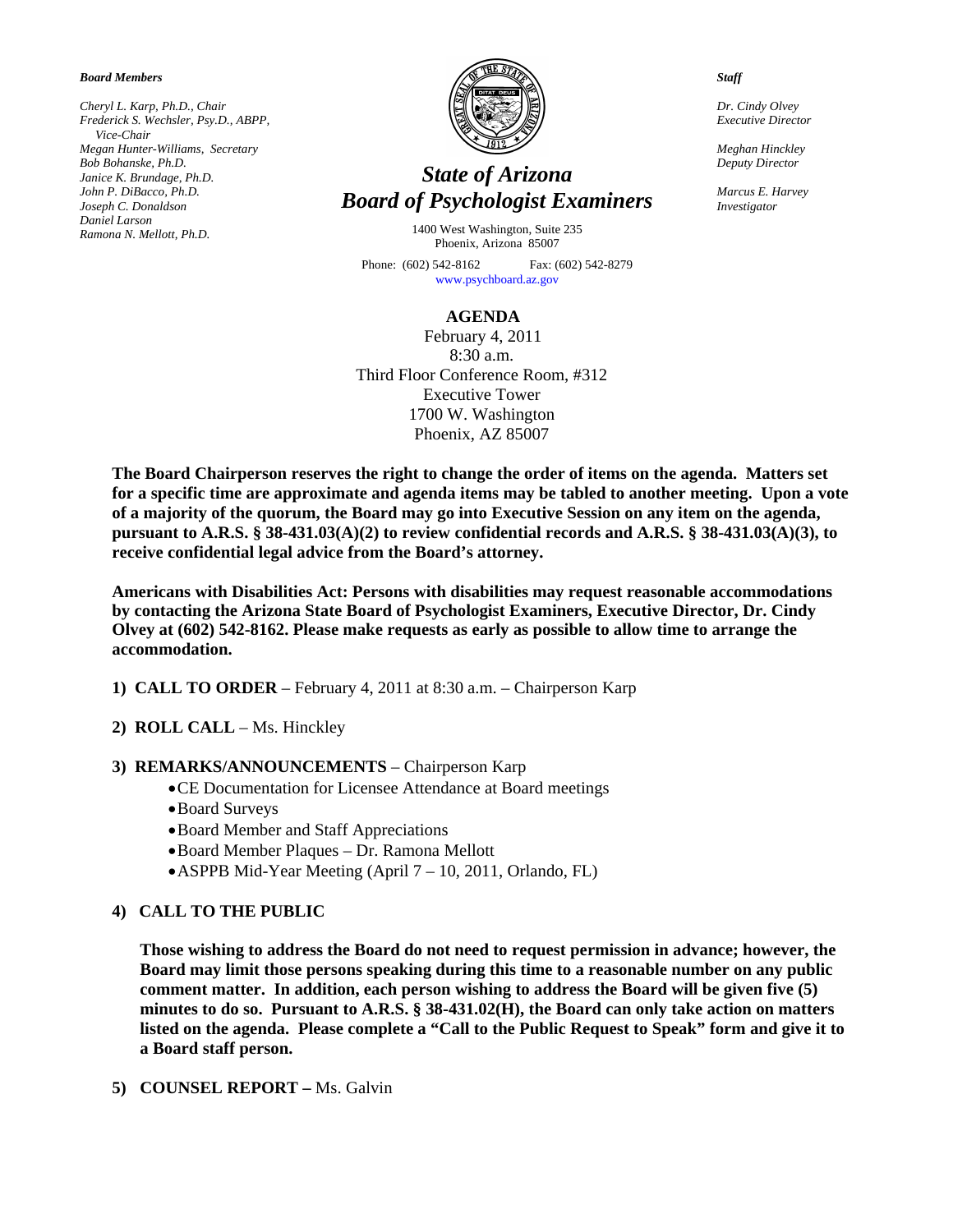## **6) CONSENT AGENDA - DISCUSSION, CONSIDERATION, AND POSSIBLE ACTION**

Any item under consent may be removed for independent discussion and action by a Board member.

### **(a) APPROVAL OF MINUTES**

- o Regular Session Minutes December 10, 2010
- o Regular Session Minutes January 7, 2010
- o Executive Session Minutes January 7, 2010

## **(b) DISCUSSION/DECISION REGARDING PSYCHOLOGY APPLICATIONS**

### **REQUESTING APPROVAL TO TAKE EXAM**

Dorsey Demapan Diaz, Psy.D. Ashley Franklin, Psy.D. Donell Barnett, Ph.D. Shweta Sharma, Psy.D.

### **REQUESTING APPROVAL TO TAKE EXAM & LICENSE**

Suzana Adams, Psy.D. Julia Lesselyong, Psy.D. Cindy Tuttle Rollins, Psy.D. Sonja Sollenberger, Ph.D. Wesley Stokes, Psy.D. Kimberly Thiessen, Psy.D. Michael Wagner, Ph.D. Sharon Zygowicz, Ph.D.

 **REQUESTING APPROVAL OF LICENSURE BY CREDENTIAL**  Leonard Goodstein, Ph.D., ABPP Linda Leiphart, Psy.D., CPQ

#### **(c) DISCUSSION/DECISION REGARDING APPLICATIONS FOR LICENSURE OF BEHAVIOR ANALYSTS**

- **REQUESTING APPROVAL OF LICENSURE BY CERTFIFICATION**  Evelyn Kung, M.A., BCBA
- **REQUESTING APPROVAL OF LICENSURE BY EXPERIENCE**  Bobbie Gallagher, M.A., BCBA

#### **(d) EXECUTIVE DIRECTOR'S REPORT**

### **(e) INVESTIGATIONS REPORT**

**(f) LICENSING REPORT** 

### **TIMED ITEMS**

### **7) February 4, 2011 at 9:00 a.m. – DISCUSSION, CONSIDERATION, AND POSSIBLE ACTION REGARDING INVESTIGATIONS**

The Board may vote to go into Executive Session on any item on the agenda, pursuant to A.R.S. § 38-431.03(A)(2), to review confidential records, and/or A.R.S. § 38-431.03(A)(3), to receive confidential legal advice from the Board's attorney.